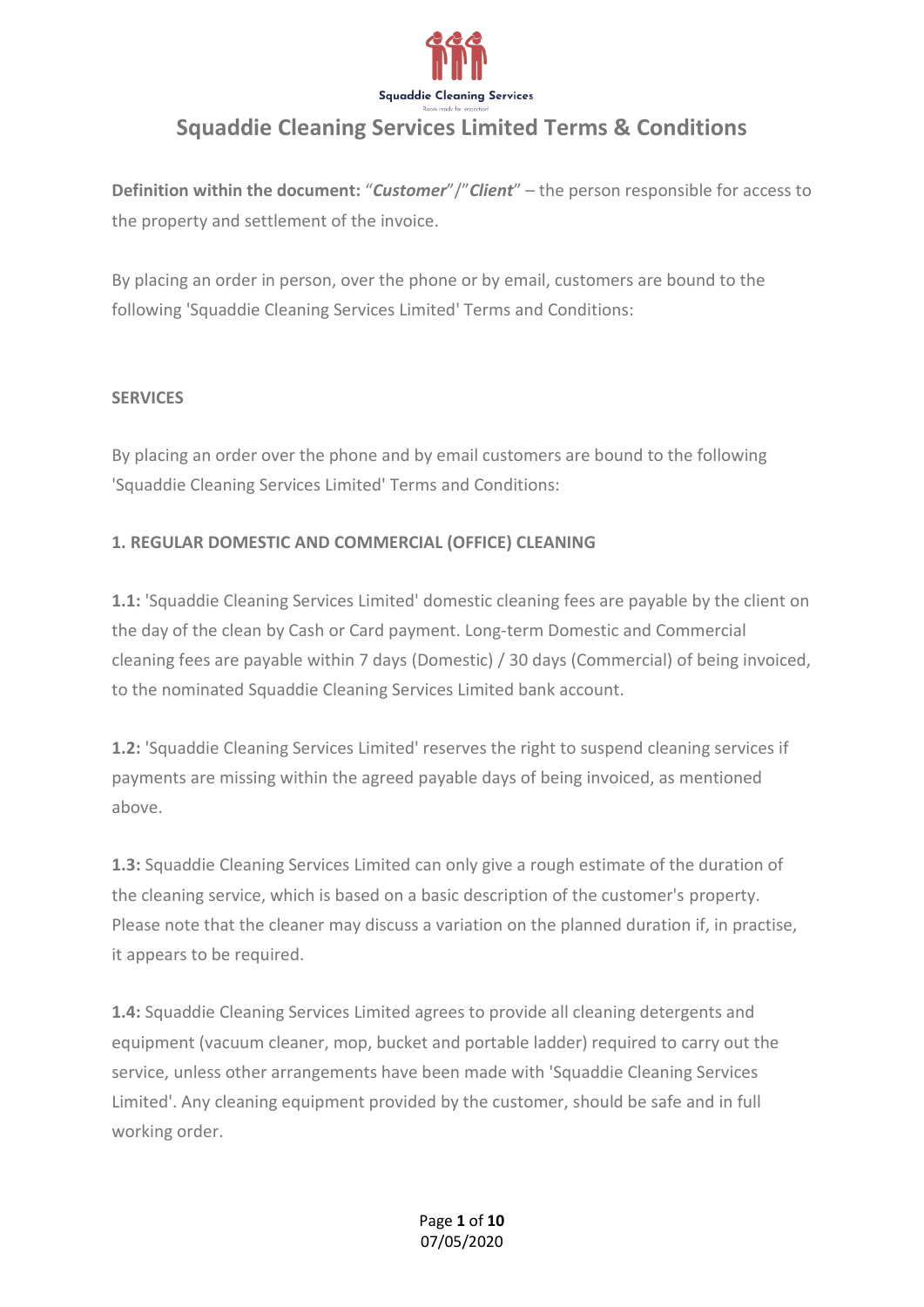

**1.5:** If collection of keys is required from a location outside the postal code area charges may apply.

**1.6:** 'Squaddie Cleaning Services Limited' will not be held responsible for any alarm systems. Customer should give any special instructions for deactivation/activation of any household alarm systems.

**1.7:** There is no minimum contract length for Regular Cleaning Services. Customers must cancel any cleaning service requested no less than 24 hours notice.

**1.8:** All the cleaners registered with us and working on our behalf have been fully screened through a personal interview and checking of references and employment history, and are security checked (Disclosure & Barring Service).

**1.9:** As at 07/05/2020 Squaddie Cleaning Services Limited do not employ contract cleaners.

**1.10:** The Customer must allow the cleaner access to hot water and power.

**1.11:** By entering under this Terms and Conditions with 'Squaddie Cleaning Services Limited', after the termination of the cleaning service providing by 'Squaddie Cleaning Services Limited', the Client must not hire or use any home-related services provided by a present or past cleaner introduced to the Client by 'Squaddie Cleaning Services Limited'. If the Client does wish to hire or use home-related services provided by such a cleaner our referral fee is £250.

**1.12:** In case of a complaint, 'Squaddie Cleaning Services Limited' requires to be notified within 12 hours after completion of the cleaning work.

**1.13:** All fragile and highly breakable items must be secured or removed. Items excluded from liability are: cash, items of sentimental value, art and antiques.

**1.14:** The insurance policy is subject to a number or further terms and conditions available from the 'Squaddie Cleaning Services Limited'. Any damage caused by bleach is not covered. 'Squaddie Cleaning Services Limited' will not arrange for the insurance referred to if the 'Squaddie Cleaning Services Limited' fee has not been paid by the Client in accordance with terms and conditions of this agreement. An insurance taken out by the Client may void the

#### Page **2** of **10** 07/05/2020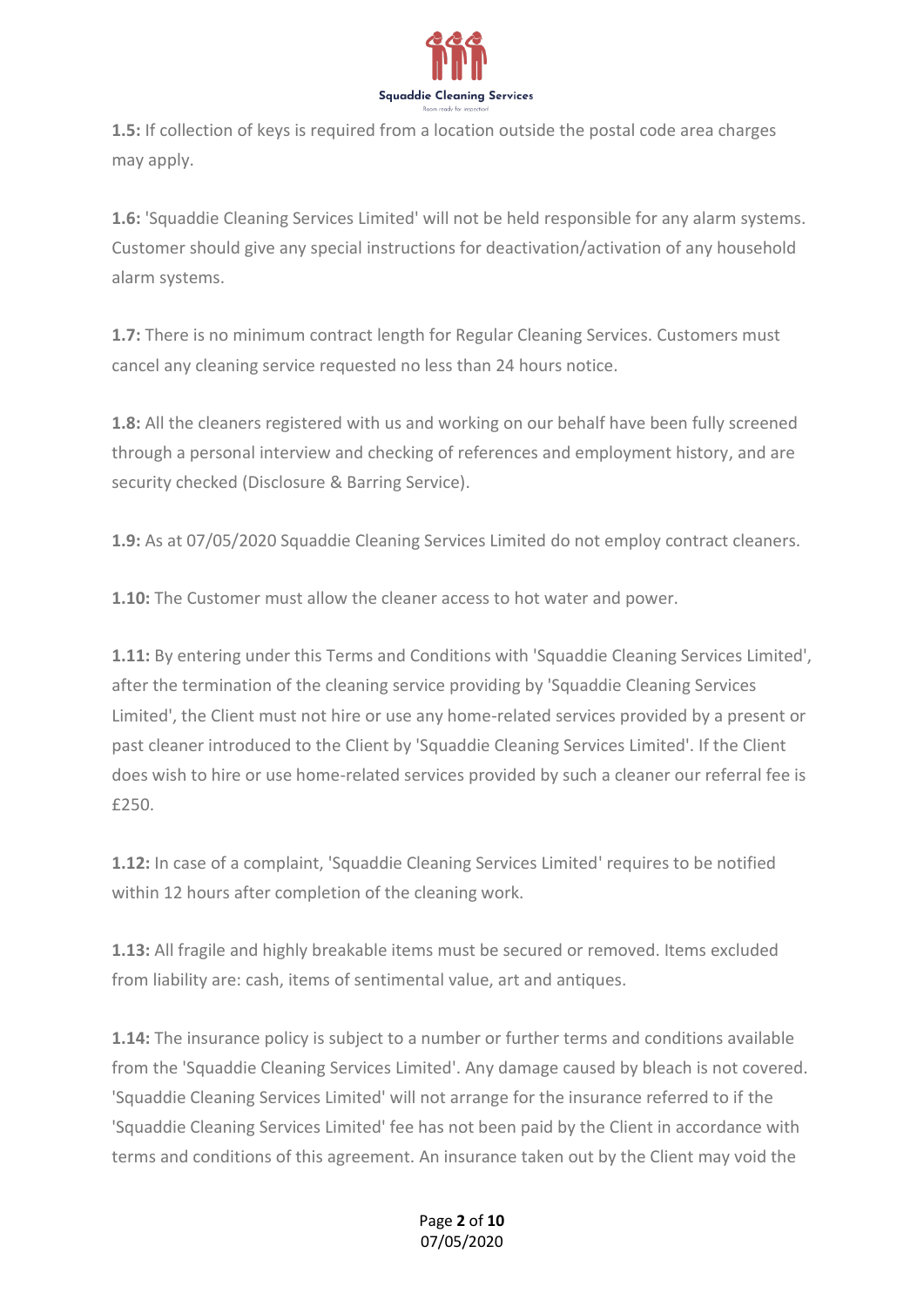

insurance policy to in this clause in which even and loss will only be recoverable under the policy of the Client.

# **2. END OF TENANCY CLEANING / SPRING CLEANING / MOVE IN & OUT CLEANING / PROFESSIONAL CLEAN / AFTER PARTY CLEAN**

**2.0:** 'Squaddie Cleaning Services Limited' reserves the right to amend the initial quotation, should the client's original requirements change.

**2.1:** If collection of keys is required from a location outside the local area, a transport fee will apply.

**2.2:** The Client must allow the cleaner access to hot water and power.

**2.3:**'Squaddie Cleaning Services Limited' will not be responsible for triggering any alarm systems. Customer should give any special instructions for deactivation/activation of any household alarm systems.

**2.4:** 'Squaddie Cleaning Services Limited' will provide all cleaning detergents and equipment (vacuum cleaner, mop, bucket and portable ladder) required to carry out the service, unless the customer want to supply their own

**2.5:** Squaddie Cleaning Services Limited can only give a rough estimate of the duration of the cleaning service, which is based on a basic description of the customer's house. Please note that duration may vary therefore a degree of flexibility is required.

**2.6:** All fragile and highly breakable items must be secured or removed. Items excluded from liability are: cash, items of sentimental value, art and antiques.

**2.7** In case of a complaint, 'Squaddie Cleaning Services Limited' requires to be notified within 12 hours after completion of the cleaning work.

## **3. AFTER BUILDERS CLEANING**

**3.1:** 'Squaddie Cleaning Services Limited' reserves the right to amend the initial quotation, should the client's original requirements change.

### Page **3** of **10** 07/05/2020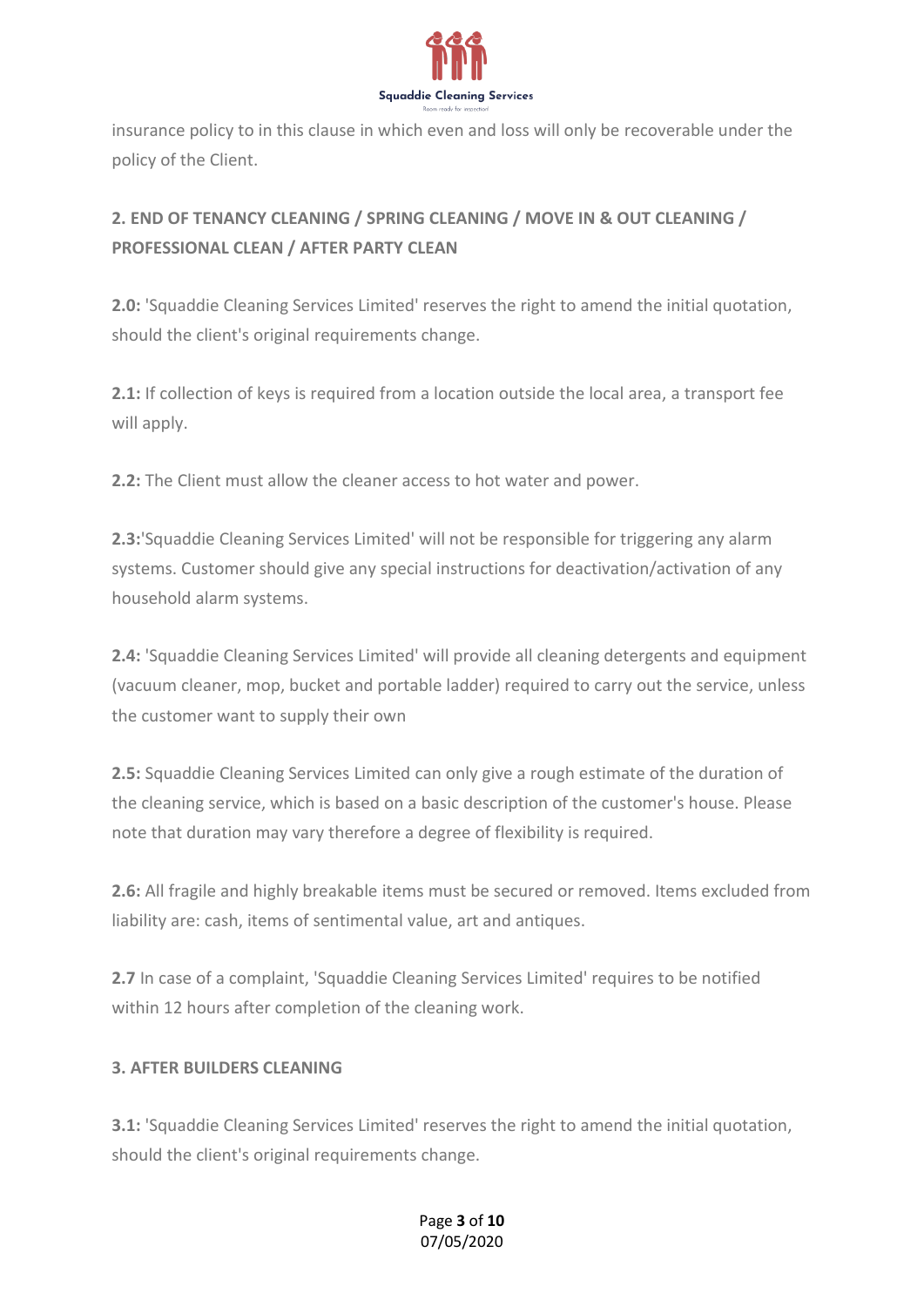

**3.2:** If collection of keys is required from a location outside the postal code area of the cleaning scheduled, £10 charge will apply.

**3.3** The Client must allow the cleaner access to hot water and power.

**3.4:** 'Squaddie Cleaning Services Limited' will not be responsible for triggering any alarm systems. Customer should give any special instructions for deactivation/activation of any household alarm systems.

**3.5:** 'Squaddie Cleaning Services Limited' will provide all cleaning detergents and equipment (vacuum cleaner, mop, bucket and portable ladder) required to carry out the service.

**3.6:** Squaddie Cleaning Services Limited can only give a rough estimate of the duration of the cleaning service, which is based on a basic description of the customer's house. Please note that duration may vary therefore a degree of flexibility is required.

**3.7:** All fragile and highly breakable items must be secured or removed. Items excluded from liability are: cash, items of sentimental value, art and antiques.

#### **4. ONE-OFF GENERAL CLEANING**

**4.1:** Squaddie Cleaning Services Limited can only give a rough estimate of the duration of the cleaning service, which is based on a basic description of the customer's house. Please note that duration may vary therefore a degree of flexibility is required.

**4.2:** Squaddie Cleaning Services Limited will provide all cleaning detergents and equipment (vacuum cleaner, mop, bucket and portable ladder) required to carry out the service, unless other arrangements have been made with 'Squaddie Cleaning Services Limited. Any cleaning equipment provided by customer, should be safe and in full working order.

**4.3:** If collection of keys is required from a location outside the postal code area of the cleaning scheduled, £10 charge will apply.

**4.4:** 'Squaddie Cleaning Services Limited' will not be responsible for triggering any alarm systems. Customer should give any special instructions for deactivation/activation of any household alarm systems.

#### Page **4** of **10** 07/05/2020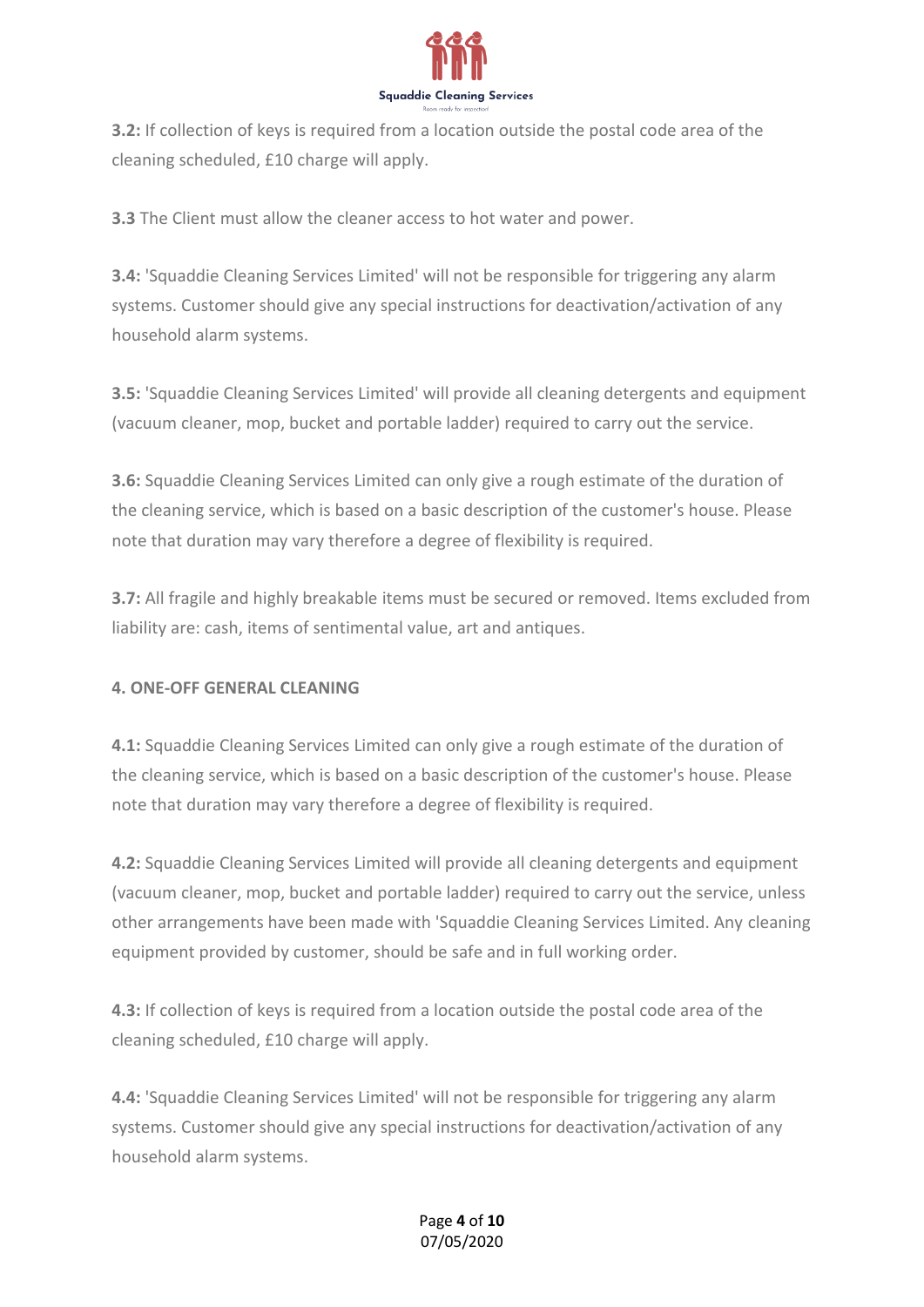

**4.5:** All the cleaners registered with us and working on our behalf have been fully screened through a personal interview and checking of references and employment history, and are security checked (Disclosure & Barring Service).

**4.6:** The Client must allow the cleaner access to hot water and power.

**4.7:** By entering under this Terms and Conditions with 'Squaddie Cleaning Services Limited', after the termination of the cleaning service providing by 'Squaddie Cleaning Services Limited', the Client must not hire or use any home-related services provided by a present or past cleaner introduced to the Client by 'Squaddie Cleaning Services Limited'. If the Client does wish to hire or use home-related services provided by such a cleaner our referral fee is £250.

**4.8:** In case of a complaint, 'Squaddie Cleaning Services Limited' requires to be notified within 12 hours after completion of the cleaning work. No claims will be entertained after the above time limit.

**4.9:** All fragile and highly breakable items must be secured or removed. Items excluded from liability are: cash, items of sentimental value, art and antiques.

**4.10:** The insurance policy is subject to a number or further terms and conditions available from the 'Squaddie Cleaning Services Limited'. Any damage caused by bleach is not covered. 'Squaddie Cleaning Services Limited' will not arrange for the insurance referred to if the 'Squaddie Cleaning Services Limited' fee has not been paid by the Client in accordance with terms and conditions of this agreement. An insurance taken out by the Client may void the insurance policy to in this clause in which even and loss will only be recoverable under the policy of the Client.

#### **5. PAYMENTS**

**5.1:** Unless otherwise agreed, payment is requested on completion on the day of the cleaning session.

**5.2:** Payment can be made in cash or by card payment on completion of the service.

**5.3:** Payment can be made by electronic banking or PayPal on completion:

#### Page **5** of **10** 07/05/2020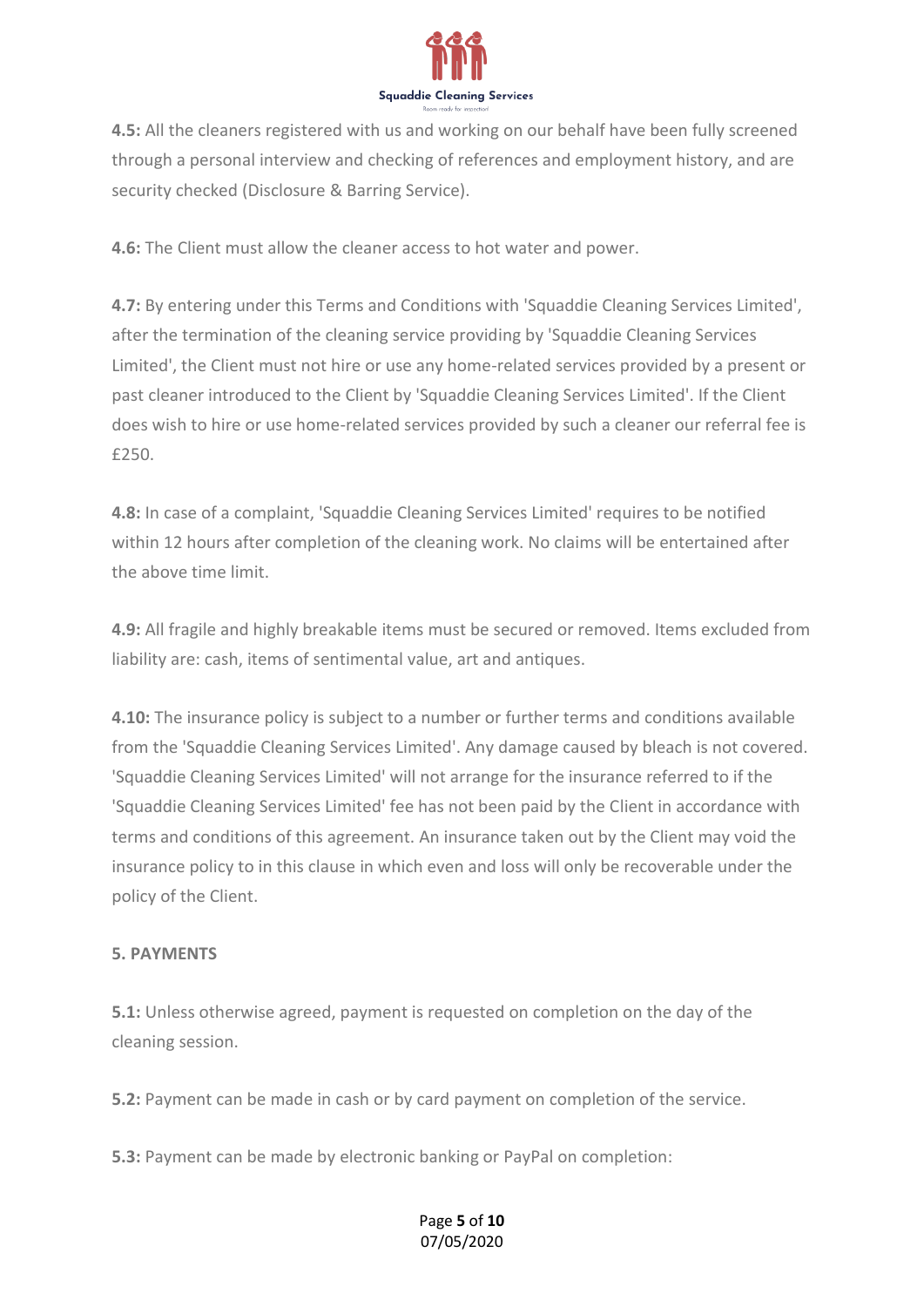

**5.3.1** Domestic cleaning payment must be made within 7 days of Invoice. Cheque payments are not accepted.

**5.3.2** Commercial contract cleaning payments are 30 days of Invoice.

**5.4:** If payment is not made after 7 days of invoice (Domestic Cleaning) / 37 days of Invoice (Commercial Cleaning) then the account will be passed to our collections agency, after which a charge of 15% on top of the initial invoice due, will be added to the debt. You agree as part of this contract to pay this sum which represents our reasonable costs in collecting the unpaid amounts.

### **6. COMPLAINTS & CLAIMS**

**6.1:** The customer accepts and understands that poor service, breakage/damage or theft must be reported within 12 hours from the service date. Failure to do so will entitle customer to no refunds or recovery cleanings.

**6.2:** 'Squaddie Cleaning Services Limited' may require the presence of the customer or his/hers representative in the beginning and at the end of the cleaning session as an inspection can be carried out and if any corrections, should be made on the same day.

**6.3:** If the customer has scheduled an inventory check then it must be scheduled to commence no later than 24 hours after the cleaning job has been carried out.

**6.4:** 'Squaddie Cleaning Services Limited' may take up to 7 working days to respond to a complaint.

**6.5:** 'Squaddie Cleaning Services Limited' will not accept a complaint based on an Inventory check report, filed more than 24-hour after the cleaning session.

**6.6:** Complaints are accepted verbally over the phone and in writing (letter or email). Complaints must be reported on completion or in the following 12-hours.

**6.7:** All fragile and highly breakable items must be secured or removed. Items excluded from liability are: cash, jewellery, items of sentimental value (the customer will be credited with the items present cash value), art and antiques.

#### Page **6** of **10** 07/05/2020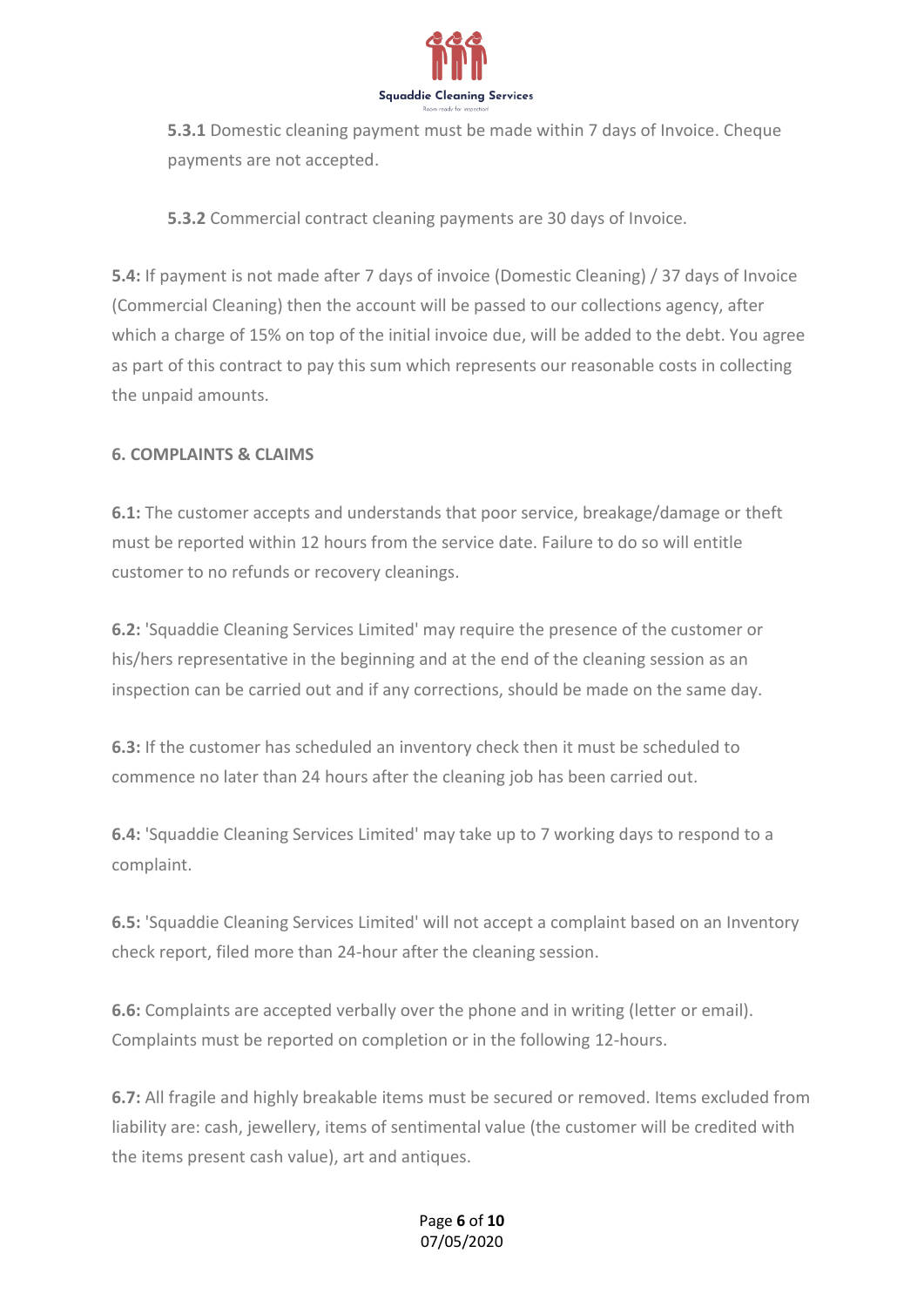

**6.8:** Key replacement/locksmith fees are paid only if keys are lost by our operatives. There is a £30 per household liability limit.

**6.9:** 'Squaddie Cleaning Services Limited' agrees to keep all customers' information confidential.

**6.10:** In case of damage 'Squaddie Cleaning Services Limited' will repair the item at its cost. If the item cannot be repaired 'Squaddie Cleaning Services Limited' will rectify the problem by crediting the customer with the item's present actual cash value toward a like replacement from a 'Squaddie Cleaning Services Limited's source upon payment of cleaning services rendered.

#### **7. INSURANCE**

**7.1:** 'Squaddie Cleaning Services Limited' has Public liability insurance. The policy will cover any accidental damages caused by an operator working on behalf of 'Squaddie Cleaning Services Limited', reported within 24 hours of service date.

**7.2:** 'Squaddie Cleaning Services Limited' reserves the right to refuse to share any of the confidential company documents.

#### **8. CUSTOMER SATISFACTION**

**8.1:** Customer understands that he/she is not entitled to any refunds.

**8.2:** If the customer is not completely satisfied with a cleaning job, 'Squaddie Cleaning Services Limited' will re-clean any areas and items to customer's satisfaction. Therefore, customer must allow the cleaner to return.

**8.3:** Customer may be present at all times during the recovery-clean. 'Squaddie Cleaning Services Limited' reserves the right not to return a cleaner more than once.

#### **9. LIABILITY**

**9.1:** 'Squaddie Cleaning Services Limited' reserves the right not to be liable for:

#### Page **7** of **10** 07/05/2020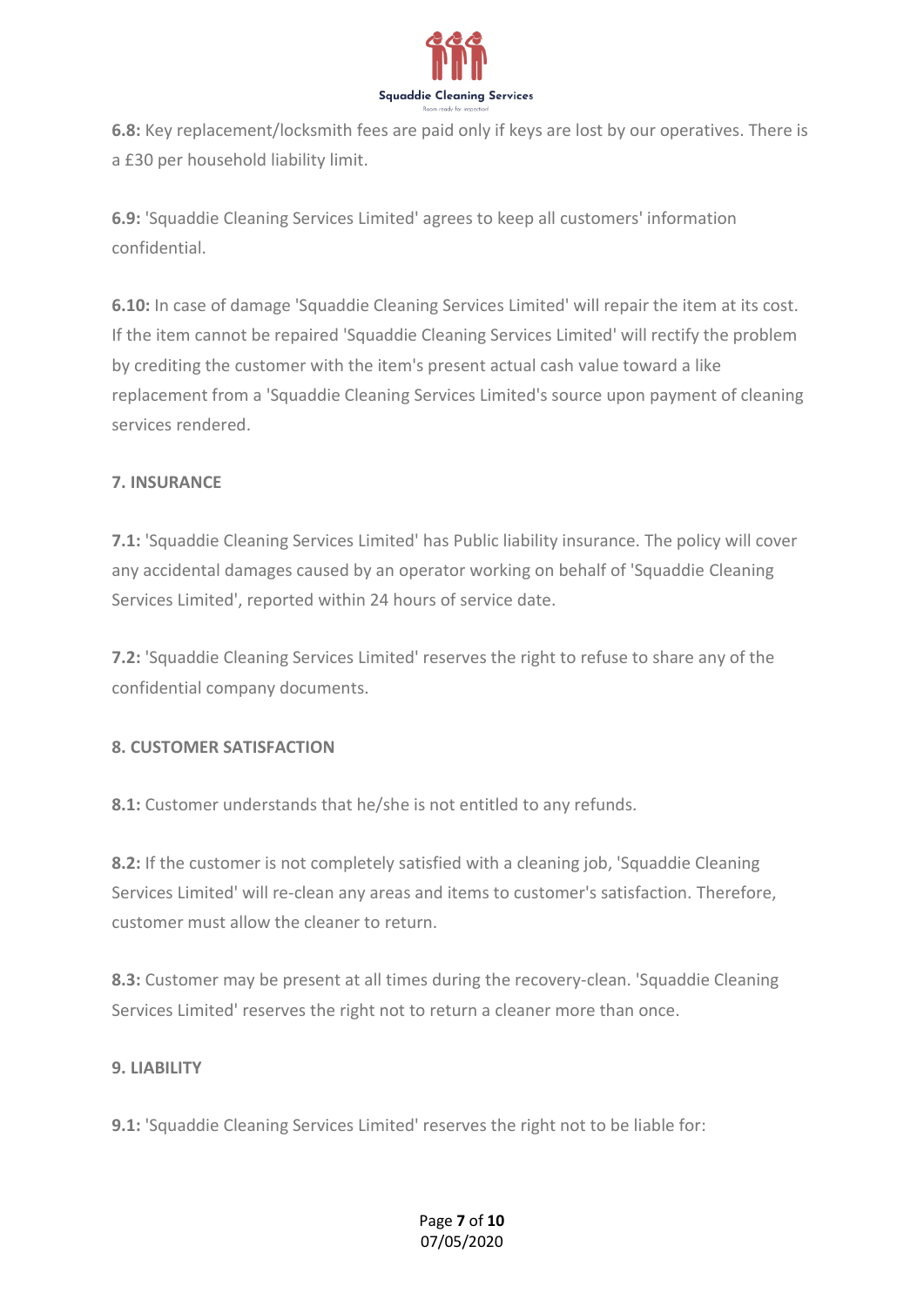

**9.1.1:** Completing tasks which have not been agreed in advance.

**9.1.2:** Cleaning jobs not complete due to the lack of suitable cleaning detergents and/or equipment in full working order, hot water or power.

**9.1.3:** Third party entering or present at the customer's premises during the cleaning process.

**9.1.4:** Wear or discolouring of fabric becoming more visible once dirt has been removed.

**9.1.5:** Failing to remove old/permanent stains that cannot be removed using standard carpet cleaning methods.

**9.1.6:** Existing damage or spillage that cannot be cleaned/removed completely using provided by the customer cleaning detergents and equipment or standard carpet cleaning equipment.

**9.1.7:** Any damages caused by a faulty or not in full working order detergents/equipment supplied by the customer.

**9.1.8:** If the customer has items which need special cleaning methods and special cleaning detergents, 'Squaddie Cleaning Services Limited' reserves the right to refuse the provision of the cleaning detergents.

**9.2:** 'Squaddie Cleaning Services Limited' will advise the client to provide the specific cleaning detergents and to pass cleaning instructions to the sales advisors when placing the order or give instruction to the present cleaner.

#### **10. CANCELLATIONS**

#### **10.1 REGULAR DOMESTIC CLEANING**

**10.2:** Customer may cancel or adjust the time of a cleaning visit/s by giving at least 24 hours advanced notice.

> Page **8** of **10** 07/05/2020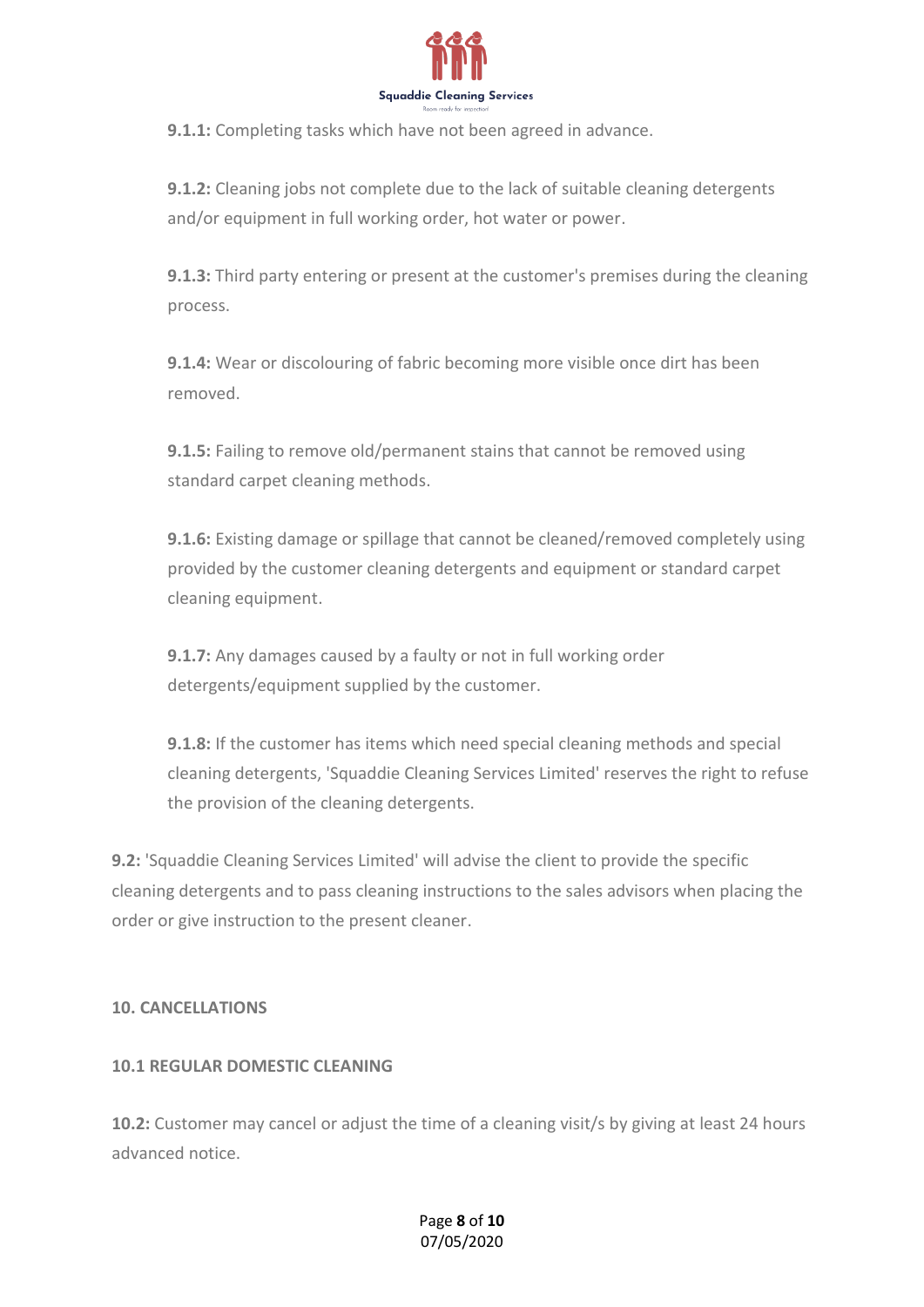

**10.3:** Customer agrees to pay the full price of a cleaning visit if the customer cancels or changes the date/time less than 24 hours prior to the scheduled appointment.

**10.4:** Customer agrees to pay the full price of the cleaning visit in the event of a lock-out caused by our cleaners being turned away; no one home to let them in; or problem with customer's keys.

**10.5:** Customer may terminate the cleaning service by giving 24 hours advanced notice in writing (email or text acceptable) and specifying the last cleaning date and give reason.

# **10.6 END OF TENANCY CLEANING/ SPRING CLEANING / AFTER PARTY CLEAN/COMMERCIAL CLEANING**

**10.7:** 24 hours notice is required if customer should either decide to cancel or re-schedule a cleaning appointment.

### **10.8 AFTER BUILDERS CLEANING**

**10.9:** 24 hours notice is required if customer should either decide to cancel or re-schedule a cleaning appointment.

#### **10.10 ONE OFF GENERAL CLEANING**

**10.11:** 24 hours notice is required if customer should either decide to cancel or re-schedule a cleaning appointment.

## **11. AFTER CANCELLATION OF THE CLEANING SERVICE**

**11.1:** By entering into a service agreement with 'Squaddie Cleaning Services Limited', the customer agrees that after the termination of the cleaning service he/she will not hire or use any domestic services provided by a present or past cleaner introduced to the customer by 'Squaddie Cleaning Services Limited'. If the customer wishes to hire or use domestic services provided by such a cleaner then he/she must pay a referral fee of £250. These terms and conditions shall be governed by the relevant United Kingdom law, and by agreeing to be bound by them the customer agrees to submit to the exclusive jurisdiction of the relevant courts of the United Kingdom. 'Squaddie Cleaning Services Limited' reserves the

#### Page **9** of **10** 07/05/2020